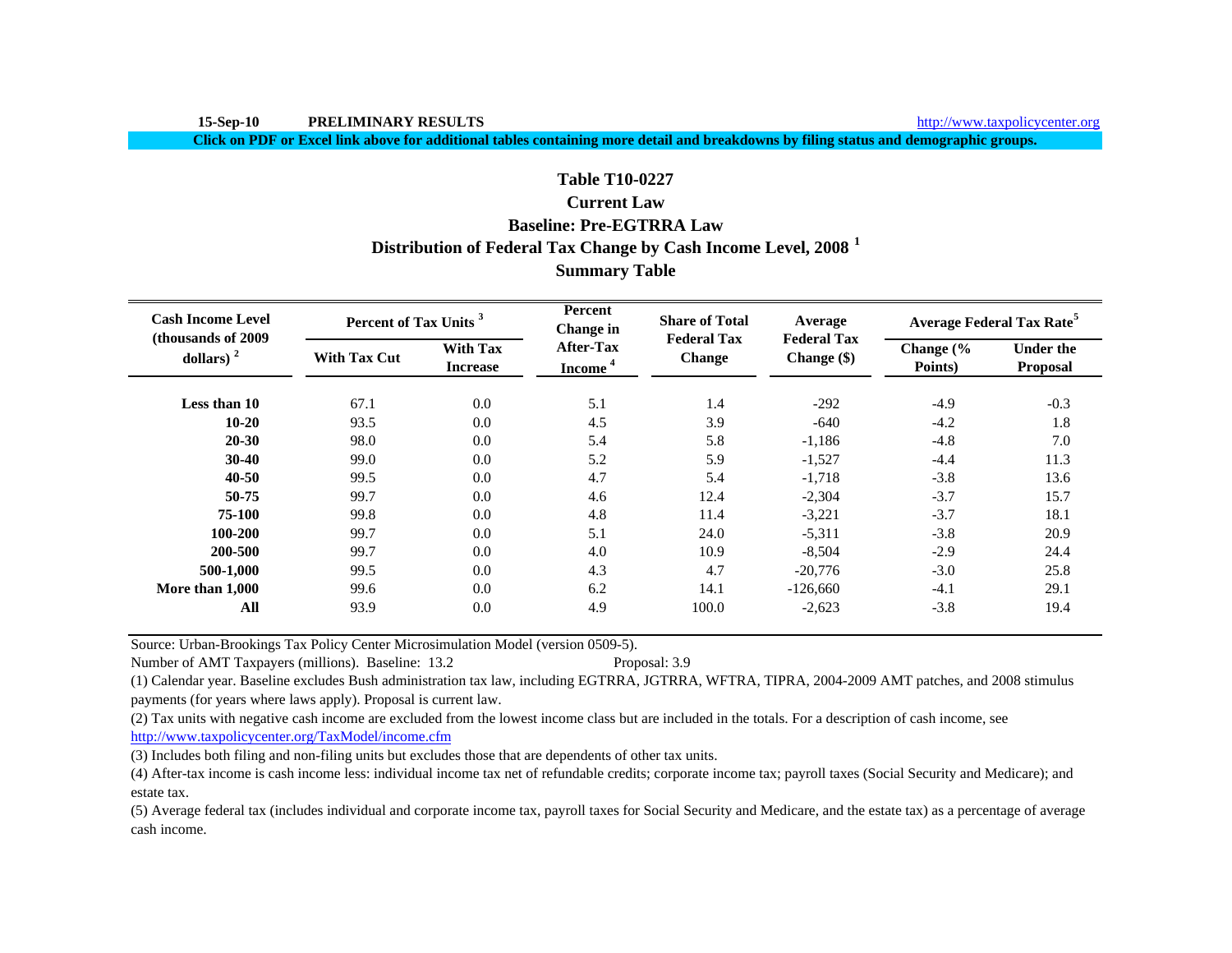#### **Table T10-0227**

### **Distribution of Federal Tax Change by Cash Income Level, 2008 1 Detail Table Current LawBaseline: Pre-EGTRRA Law**

| <b>Cash Income Level</b><br>(thousands of 2009) |                     | Percent of Tax Units <sup>3</sup> |                                     | <b>Share of Total</b><br><b>Federal Tax</b> | <b>Average Federal Tax Change</b> |          | <b>Share of Federal Taxes</b> |                       | Average Federal Tax Rate <sup>5</sup> |                              |
|-------------------------------------------------|---------------------|-----------------------------------|-------------------------------------|---------------------------------------------|-----------------------------------|----------|-------------------------------|-----------------------|---------------------------------------|------------------------------|
| dollars) $2$                                    | <b>With Tax Cut</b> | With Tax<br><b>Increase</b>       | in After-Tax<br>Income <sup>®</sup> | Change                                      | <b>Dollars</b>                    | Percent  | Change (%<br>Points)          | Under the<br>Proposal | Change (%<br>Points)                  | <b>Under the</b><br>Proposal |
| Less than 10                                    | 67.1                | 0.0                               | 5.1                                 | 1.4                                         | $-292$                            | $-106.6$ | $-0.2$                        | 0.0                   | $-4.9$                                | $-0.3$                       |
| $10 - 20$                                       | 93.5                | 0.0                               | 4.5                                 | 3.9                                         | $-640$                            | $-69.7$  | $-0.6$                        | 0.3                   | $-4.2$                                | 1.8                          |
| 20-30                                           | 98.0                | 0.0                               | 5.4                                 | 5.8                                         | $-1,186$                          | $-40.6$  | $-0.7$                        | 1.7                   | $-4.8$                                | 7.0                          |
| 30-40                                           | 99.0                | 0.0                               | 5.2                                 | 5.9                                         | $-1,527$                          | $-28.0$  | $-0.5$                        | 3.0                   | $-4.4$                                | 11.3                         |
| 40-50                                           | 99.5                | 0.0                               | 4.7                                 | 5.4                                         | $-1,718$                          | $-22.0$  | $-0.3$                        | 3.7                   | $-3.8$                                | 13.6                         |
| 50-75                                           | 99.7                | 0.0                               | 4.6                                 | 12.4                                        | $-2,304$                          | $-19.1$  | $-0.4$                        | 10.2                  | $-3.7$                                | 15.7                         |
| 75-100                                          | 99.8                | 0.0                               | 4.8                                 | 11.4                                        | $-3,221$                          | $-17.1$  | $-0.1$                        | 10.7                  | $-3.7$                                | 18.1                         |
| 100-200                                         | 99.7                | 0.0                               | 5.1                                 | 24.0                                        | $-5,311$                          | $-15.5$  | 0.2                           | 25.5                  | $-3.8$                                | 20.9                         |
| 200-500                                         | 99.7                | 0.0                               | 4.0                                 | 10.9                                        | $-8,504$                          | $-10.7$  | 1.1                           | 17.7                  | $-2.9$                                | 24.4                         |
| 500-1.000                                       | 99.5                | 0.0                               | 4.3                                 | 4.7                                         | $-20,776$                         | $-10.5$  | 0.5                           | 7.8                   | $-3.0$                                | 25.8                         |
| More than 1.000                                 | 99.6                | 0.0                               | 6.2                                 | 14.1                                        | $-126,660$                        | $-12.4$  | 0.9                           | 19.4                  | $-4.1$                                | 29.1                         |
| All                                             | 93.9                | 0.0                               | 4.9                                 | 100.0                                       | $-2,623$                          | $-16.3$  | 0.0                           | 100.0                 | $-3.8$                                | 19.4                         |

#### **Baseline Distribution of Income and Federal Taxes by Cash Income Level, 2008 <sup>1</sup>**

| <b>Cash Income Level</b><br>(thousands of 2009) | Tax Units <sup>3</sup>       |                     | Average                    | Average<br><b>Federal Tax</b> | <b>Average After-</b>   | Average<br><b>Federal Tax</b> | <b>Share of Pre-</b><br><b>Tax Income</b> | <b>Share of Post-</b><br><b>Tax Income</b> | Share of<br><b>Federal Taxes</b> |
|-------------------------------------------------|------------------------------|---------------------|----------------------------|-------------------------------|-------------------------|-------------------------------|-------------------------------------------|--------------------------------------------|----------------------------------|
| dollars) $2$                                    | <b>Number</b><br>(thousands) | Percent of<br>Total | <b>Income</b><br>(Dollars) | <b>Burden</b><br>(Dollars)    | Tax Income<br>(Dollars) | Rate <sup>5</sup>             | Percent of<br>Total                       | Percent of<br>Total                        | Percent of<br>Total              |
| Less than 10                                    | 18,942                       | 12.7                | 6,032                      | 274                           | 5,758                   | 4.6                           | 1.1                                       | 1.4                                        | 0.2                              |
| $10 - 20$                                       | 23,956                       | 16.0                | 15,209                     | 918                           | 14,291                  | 6.0                           | 3.5                                       | 4.3                                        | 0.9                              |
| 20-30                                           | 19,306                       | 12.9                | 24,857                     | 2,918                         | 21,938                  | 11.7                          | 4.6                                       | 5.3                                        | 2.3                              |
| 30-40                                           | 15,232                       | 10.2                | 34,801                     | 5,461                         | 29,340                  | 15.7                          | 5.1                                       | 5.6                                        | 3.5                              |
| 40-50                                           | 12,274                       | 8.2                 | 44,789                     | 7,821                         | 36,969                  | 17.5                          | 5.3                                       | 5.7                                        | 4.0                              |
| 50-75                                           | 21,113                       | 14.1                | 61,976                     | 12,040                        | 49,936                  | 19.4                          | 12.6                                      | 13.2                                       | 10.5                             |
| 75-100                                          | 13,908                       | 9.3                 | 86,292                     | 18,804                        | 67,488                  | 21.8                          | 11.5                                      | 11.7                                       | 10.9                             |
| 100-200                                         | 17.698                       | 11.8                | 138,954                    | 34,347                        | 104,607                 | 24.7                          | 23.6                                      | 23.2                                       | 25.2                             |
| 200-500                                         | 5.013                        | 3.4                 | 292.492                    | 79.792                        | 212,700                 | 27.3                          | 14.1                                      | 13.3                                       | 16.6                             |
| 500-1.000                                       | 891                          | 0.6                 | 685,597                    | 197.882                       | 487.716                 | 28.9                          | 5.9                                       | 5.4                                        | 7.3                              |
| More than 1,000                                 | 437                          | 0.3                 | 3,071,663                  | 1,021,281                     | 2,050,381               | 33.3                          | 12.9                                      | 11.2                                       | 18.5                             |
| All                                             | 149,537                      | 100.0               | 69,573                     | 16,125                        | 53,449                  | 23.2                          | 100.0                                     | 100.0                                      | 100.0                            |

Source: Urban-Brookings Tax Policy Center Microsimulation Model (version 0509-5).

Number of AMT Taxpayers (millions). Baseline: 13.2

(2) Tax units with negative cash income are excluded from the lowest income class but are included in the totals. For a description of cash income, see (1) Calendar year. Baseline excludes Bush administration tax law, including EGTRRA, JGTRRA, WFTRA, TIPRA, 2004-2009 AMT patches, and 2008 stimulus payments (for years where laws apply). Proposal is current law.

http://www.taxpolicycenter.org/TaxModel/income.cfm

(3) Includes both filing and non-filing units but excludes those that are dependents of other tax units.

(4) After-tax income is cash income less: individual income tax net of refundable credits; corporate income tax; payroll taxes (Social Security and Medicare); and estate tax.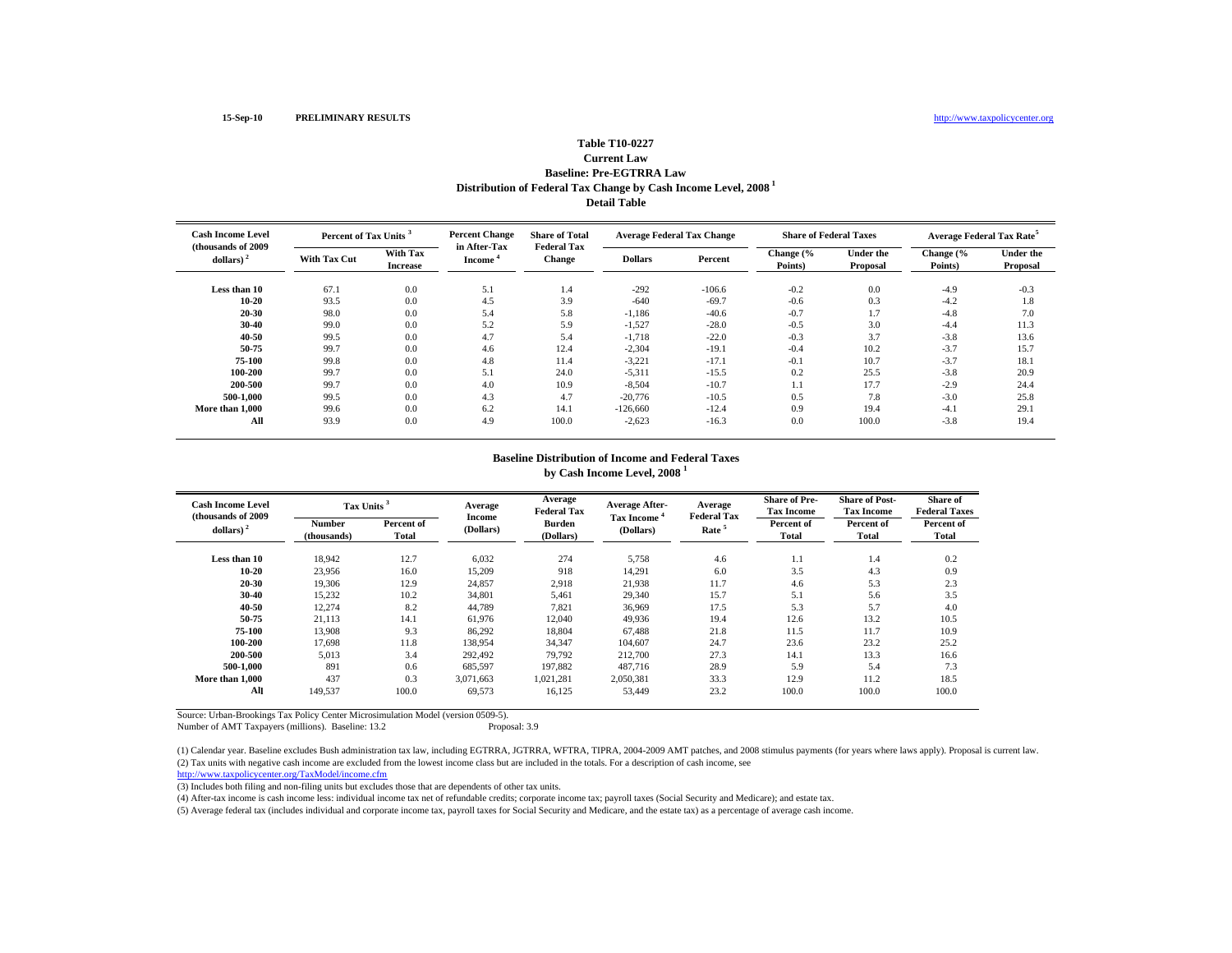#### **Distribution of Federal Tax Change by Cash Income Level, 2008 <sup>1</sup> Detail Table - Single Tax Units Table T10-0227 Current Law Baseline: Pre-EGTRRA Law**

| <b>Cash Income Level</b><br>(thousands of 2009) | Percent of Tax Units <sup>3</sup> |                             | Percent<br>Change in             | <b>Share of Total</b><br><b>Federal Tax</b> | <b>Average Federal Tax Change</b> |         | <b>Share of Federal Taxes</b> |                       | Average Federal Tax Rate <sup>5</sup> |                              |
|-------------------------------------------------|-----------------------------------|-----------------------------|----------------------------------|---------------------------------------------|-----------------------------------|---------|-------------------------------|-----------------------|---------------------------------------|------------------------------|
| $\boldsymbol{\mathrm{dollars}}$ ) <sup>2</sup>  | <b>With Tax Cut</b>               | With Tax<br><b>Increase</b> | After-Tax<br>Income <sup>®</sup> | <b>Change</b>                               | <b>Dollars</b>                    | Percent | Change (%<br>Points)          | Under the<br>Proposal | Change (%<br>Points)                  | <b>Under the</b><br>Proposal |
| Less than 10                                    | 67.3                              | 0.0                         | 4.0                              | 3.8                                         | $-219$                            | $-46.6$ | $-0.4$                        | 0.7                   | $-3.7$                                | 4.2                          |
| 10-20                                           | 95.2                              | 0.0                         | 3.9                              | 9.7                                         | $-521$                            | $-34.9$ | $-0.9$                        | 2.8                   | $-3.5$                                | 6.5                          |
| 20-30                                           | 98.3                              | 0.0                         | 4.2                              | 11.2                                        | $-881$                            | $-22.5$ | $-0.7$                        | 6.0                   | $-3.6$                                | 12.3                         |
| 30-40                                           | 98.9                              | 0.0                         | 3.8                              | 9.8                                         | $-1,066$                          | $-15.9$ | $-0.2$                        | 8.0                   | $-3.1$                                | 16.2                         |
| 40-50                                           | 99.8                              | 0.0                         | 3.2                              | 8.1                                         | $-1,127$                          | $-12.5$ | 0.1                           | 8.8                   | $-2.5$                                | 17.7                         |
| 50-75                                           | 99.6                              | 0.0                         | 3.6                              | 15.6                                        | $-1,665$                          | $-11.6$ | 0.4                           | 18.4                  | $-2.7$                                | 20.7                         |
| 75-100                                          | 99.6                              | 0.0                         | 3.4                              | 9.1                                         | $-2,156$                          | $-9.9$  | 0.5                           | 12.9                  | $-2.5$                                | 22.9                         |
| 100-200                                         | 99.1                              | 0.0                         | 3.7                              | 12.2                                        | $-3,646$                          | $-10.3$ | 0.6                           | 16.4                  | $-2.7$                                | 23.5                         |
| 200-500                                         | 99.2                              | 0.0                         | 4.4                              | 7.8                                         | $-9,180$                          | $-10.7$ | 0.3                           | 10.1                  | $-3.1$                                | 26.1                         |
| 500-1.000                                       | 99.2                              | 0.0                         | 4.8                              | 3.6                                         | $-22,780$                         | $-10.8$ | 0.1                           | 4.6                   | $-3.3$                                | 27.4                         |
| More than 1.000                                 | 99.3                              | 0.0                         | 6.4                              | 9.2                                         | $-120,334$                        | $-11.2$ | 0.3                           | 11.3                  | $-4.1$                                | 32.3                         |
| All                                             | 91.1                              | 0.0                         | 3.9                              | 100.0                                       | $-1,200$                          | $-13.4$ | 0.0                           | 100.0                 | $-3.0$                                | 19.6                         |

#### **Baseline Distribution of Income and Federal Taxes by Cash Income Level, 2008 <sup>1</sup>**

| <b>Cash Income Level</b><br>(thousands of 2009) |                              | Tax Units <sup>3</sup>     |                            | Average<br><b>Federal Tax</b> | <b>Average After-</b>                | Average<br><b>Federal Tax</b> | <b>Share of Pre-</b><br><b>Tax Income</b> | <b>Share of Post-</b><br><b>Tax Income</b> | <b>Share of</b><br><b>Federal Taxes</b> |
|-------------------------------------------------|------------------------------|----------------------------|----------------------------|-------------------------------|--------------------------------------|-------------------------------|-------------------------------------------|--------------------------------------------|-----------------------------------------|
| dollars) $2$                                    | <b>Number</b><br>(thousands) | Percent of<br><b>Total</b> | <b>Income</b><br>(Dollars) | <b>Burden</b><br>(Dollars)    | Tax Income <sup>4</sup><br>(Dollars) | Rate <sup>5</sup>             | Percent of<br>Total                       | Percent of<br>Total                        | Percent of<br>Total                     |
| Less than 10                                    | 13,425                       | 20.6                       | 5,952                      | 471                           | 5,482                                | 7.9                           | 3.1                                       | 3.7                                        | 1.1                                     |
| 10-20                                           | 14,525                       | 22.3                       | 14.998                     | 1,492                         | 13,506                               | 10.0                          | 8.4                                       | 9.8                                        | 3.7                                     |
| $20 - 30$                                       | 9,923                        | 15.2                       | 24,756                     | 3,918                         | 20,838                               | 15.8                          | 9.5                                       | 10.3                                       | 6.7                                     |
| $30 - 40$                                       | 7,183                        | 11.0                       | 34,896                     | 6,713                         | 28,183                               | 19.2                          | 9.7                                       | 10.1                                       | 8.3                                     |
| 40-50                                           | 5,638                        | 8.6                        | 44,740                     | 9,039                         | 35,701                               | 20.2                          | 9.8                                       | 10.1                                       | 8.7                                     |
| 50-75                                           | 7,341                        | 11.3                       | 61,123                     | 14,334                        | 46,789                               | 23.5                          | 17.4                                      | 17.2                                       | 18.0                                    |
| 75-100                                          | 3,301                        | 5.1                        | 85,884                     | 21,854                        | 64,030                               | 25.5                          | 11.0                                      | 10.6                                       | 12.4                                    |
| 100-200                                         | 2,615                        | 4.0                        | 135,293                    | 35.417                        | 99,876                               | 26.2                          | 13.7                                      | 13.1                                       | 15.9                                    |
| 200-500                                         | 666                          | 1.0                        | 294,763                    | 86,054                        | 208,710                              | 29.2                          | 7.6                                       | 7.0                                        | 9.8                                     |
| 500-1.000                                       | 123                          | 0.2                        | 686,200                    | 210,783                       | 475,417                              | 30.7                          | 3.3                                       | 2.9                                        | 4.5                                     |
| More than 1,000                                 | 60                           | 0.1                        | 2,959,793                  | 1.075.749                     | 1,884,044                            | 36.4                          | 6.8                                       | 5.6                                        | 11.0                                    |
| All                                             | 65,223                       | 100.0                      | 39,611                     | 8,956                         | 30,655                               | 22.6                          | 100.0                                     | 100.0                                      | 100.0                                   |

Source: Urban-Brookings Tax Policy Center Microsimulation Model (version 0509-5).

(2) Tax units with negative cash income are excluded from the lowest income class but are included in the totals. For a description of cash income, see (1) Calendar year. Baseline excludes Bush administration tax law, including EGTRRA, JGTRRA, WFTRA, TIPRA, 2004-2009 AMT patches, and 2008 stimulus payments (for years where laws apply). Proposal is current law.

http://www.taxpolicycenter.org/TaxModel/income.cfm

(3) Includes both filing and non-filing units but excludes those that are dependents of other tax units.

(4) After-tax income is cash income less: individual income tax net of refundable credits; corporate income tax; payroll taxes (Social Security and Medicare); and estate tax.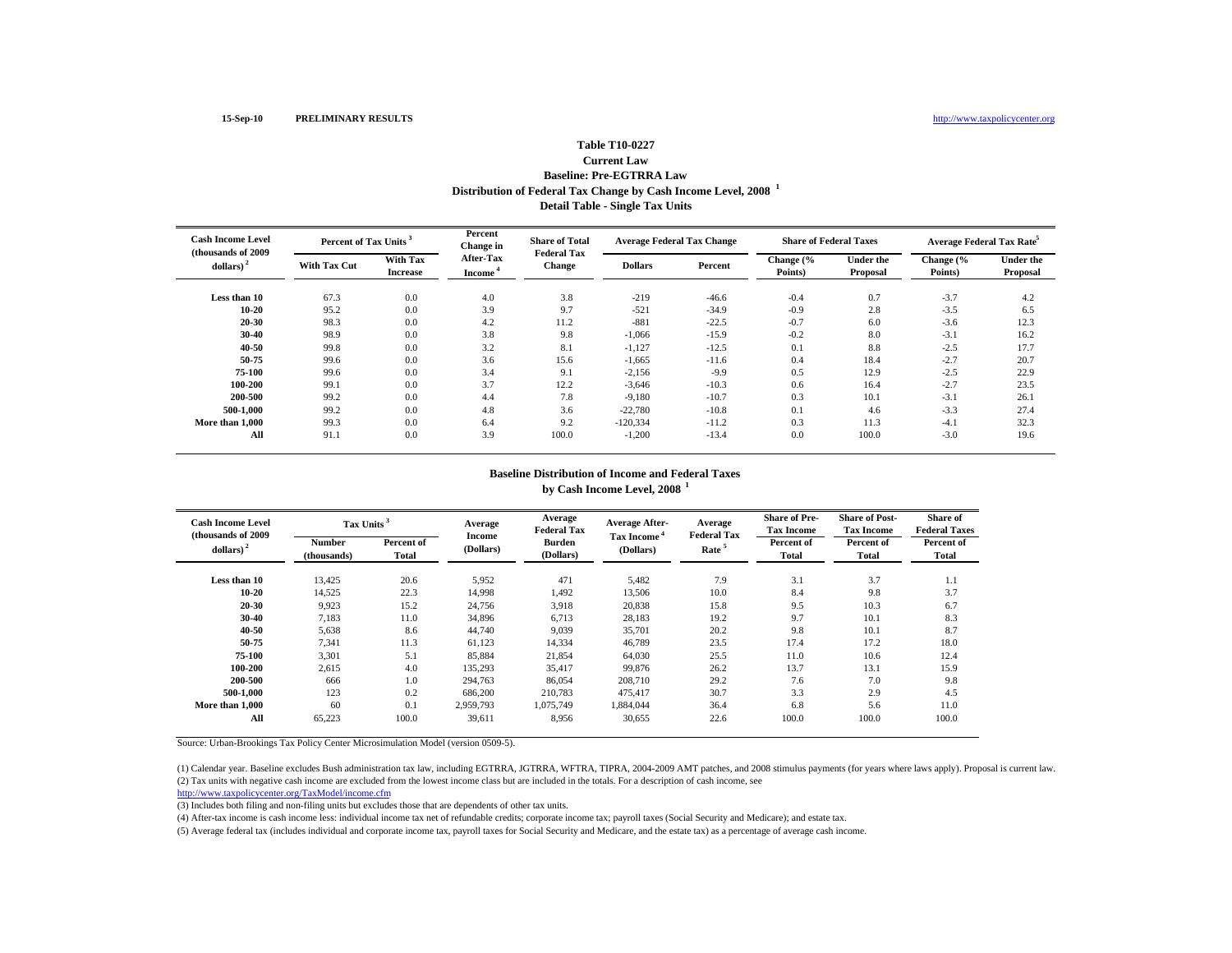#### **Distribution of Federal Tax Change by Cash Income Level, 2008 <sup>1</sup> Detail Table - Married Tax Units Filing Jointly Table T10-0227 Current Law Baseline: Pre-EGTRRA Law**

| <b>Cash Income Level</b><br>(thousands of 2009) |                     | Percent of Tax Units <sup>3</sup>  |                                         | <b>Share of Total</b><br><b>Federal Tax</b> | <b>Average Federal Tax Change</b> |          | <b>Share of Federal Taxes</b> |                              | Average Federal Tax Rate <sup>5</sup> |                              |
|-------------------------------------------------|---------------------|------------------------------------|-----------------------------------------|---------------------------------------------|-----------------------------------|----------|-------------------------------|------------------------------|---------------------------------------|------------------------------|
| dollars) $2$                                    | <b>With Tax Cut</b> | <b>With Tax</b><br><b>Increase</b> | <b>After-Tax</b><br>Income <sup>®</sup> | <b>Change</b>                               | <b>Dollars</b>                    | Percent  | Change (%<br>Points)          | <b>Under the</b><br>Proposal | Change (%<br>Points)                  | <b>Under the</b><br>Proposal |
| Less than 10                                    | 48.8                | 0.0                                | 7.6                                     | 0.3                                         | $-392$                            | $-190.1$ | $-0.1$                        | 0.0                          | $-7.3$                                | $-3.5$                       |
| $10 - 20$                                       | 82.9                | 0.0                                | 5.3                                     | 1.3                                         | $-796$                            | $-138.0$ | $-0.2$                        | $-0.1$                       | $-5.1$                                | $-1.4$                       |
| $20 - 30$                                       | 96.4                | 0.0                                | 6.4                                     | 2.6                                         | $-1,462$                          | $-73.3$  | $-0.4$                        | 0.2                          | $-5.9$                                | 2.1                          |
| $30 - 40$                                       | 98.4                | 0.0                                | 6.4                                     | 3.1                                         | $-1,994$                          | $-50.9$  | $-0.4$                        | 0.6                          | $-5.7$                                | 5.5                          |
| $40 - 50$                                       | 99.2                | 0.0                                | 6.1                                     | 3.5                                         | $-2,356$                          | $-38.1$  | $-0.4$                        | 1.1                          | $-5.2$                                | 8.5                          |
| 50-75                                           | 99.7                | 0.0                                | 5.3                                     | 10.6                                        | $-2,771$                          | $-26.9$  | $-0.8$                        | 5.7                          | $-4.4$                                | 12.0                         |
| 75-100                                          | 99.9                | 0.0                                | 5.3                                     | 12.5                                        | $-3,666$                          | $-20.9$  | $-0.5$                        | 9.3                          | $-4.2$                                | 16.1                         |
| 100-200                                         | 99.9                | 0.0                                | 5.4                                     | 30.5                                        | $-5,747$                          | $-16.8$  | $-0.1$                        | 29.7                         | $-4.1$                                | 20.4                         |
| 200-500                                         | 99.8                | 0.0                                | 4.0                                     | 13.2                                        | $-8,488$                          | $-10.7$  | 1.4                           | 21.5                         | $-2.9$                                | 24.1                         |
| 500-1.000                                       | 99.6                | 0.0                                | 4.2                                     | 5.6                                         | $-20,513$                         | $-10.5$  | 0.6                           | 9.4                          | $-3.0$                                | 25.5                         |
| More than 1,000                                 | 99.6                | 0.0                                | 6.2                                     | 16.7                                        | $-125,034$                        | $-12.7$  | 1.0                           | 22.6                         | $-4.1$                                | 28.6                         |
| All                                             | 95.9                | 0.0                                | 5.3                                     | 100.0                                       | $-4,575$                          | $-16.4$  | 0.0                           | 100.0                        | $-4.0$                                | 20.3                         |

#### **Baseline Distribution of Income and Federal Taxes by Cash Income Level, 2008 <sup>1</sup>**

| <b>Cash Income Level</b><br>(thousands of 2009) | Tax Units <sup>3</sup>       |                     | Average              | Average<br><b>Federal Tax</b> | <b>Average After-</b>                | Average<br><b>Federal Tax</b> | <b>Share of Pre-</b><br><b>Tax Income</b> | <b>Share of Post-</b><br><b>Tax Income</b> | Share of<br><b>Federal Taxes</b> |
|-------------------------------------------------|------------------------------|---------------------|----------------------|-------------------------------|--------------------------------------|-------------------------------|-------------------------------------------|--------------------------------------------|----------------------------------|
| dollars) $2$                                    | <b>Number</b><br>(thousands) | Percent of<br>Total | Income<br>(Dollars)  | <b>Burden</b><br>(Dollars)    | Tax Income <sup>*</sup><br>(Dollars) | Rate <sup>5</sup>             | Percent of<br>Total                       | Percent of<br>Total                        | Percent of<br>Total              |
| Less than 10                                    | 2,316                        | 3.9                 | 5,344                | 206                           | 5,138                                | 3.9                           | 0.2                                       | 0.2                                        | 0.0                              |
| 10-20<br>$20 - 30$                              | 4,264<br>4,724               | 7.3<br>8.0          | 15,744<br>25,002     | 577<br>1,994                  | 15,167<br>23,008                     | 3.7<br>8.0                    | 1.0<br>1.8                                | 1.3<br>2.1                                 | 0.2<br>0.6                       |
| $30 - 40$                                       | 4,161                        | 7.1                 | 34,927               | 3,919                         | 31,007                               | 11.2                          | 2.2                                       | 2.5                                        | 1.0                              |
| 40-50<br>50-75                                  | 3,991<br>10,328              | 6.8<br>17.6         | 44,978<br>62,881     | 6,192<br>10,295               | 38,786<br>52,586                     | 13.8<br>16.4                  | 2.7<br>9.6                                | 3.0<br>10.6                                | 1.5<br>6.5                       |
| 75-100                                          | 9.155                        | 15.6                | 86,663               | 17.573                        | 69,090                               | 20.3                          | 11.7                                      | 12.3                                       | 9.8                              |
| 100-200<br>200-500                              | 14,288<br>4,181              | 24.3<br>7.1         | 140.134<br>292,275   | 34,265<br>79,046              | 105,868<br>213,230                   | 24.5<br>27.0                  | 29.6<br>18.1                              | 29.5<br>17.4                               | 29.8<br>20.1                     |
| 500-1.000                                       | 738                          | 1.3                 | 685,635              | 195,653                       | 489,983                              | 28.5                          | 7.5                                       | 7.1                                        | 8.8                              |
| More than 1.000<br>All                          | 359<br>58,775                | 0.6<br>100.0        | 3,016,888<br>115.100 | 988,132<br>27.925             | 2,028,756<br>87.175                  | 32.8<br>24.3                  | 16.0<br>100.0                             | 14.2<br>100.0                              | 21.6<br>100.0                    |

Source: Urban-Brookings Tax Policy Center Microsimulation Model (version 0509-5).

(2) Tax units with negative cash income are excluded from the lowest income class but are included in the totals. For a description of cash income, see (1) Calendar year. Baseline excludes Bush administration tax law, including EGTRRA, JGTRRA, WFTRA, TIPRA, 2004-2009 AMT patches, and 2008 stimulus payments (for years where laws apply). Proposal is current law.

http://www.taxpolicycenter.org/TaxModel/income.cfm

(3) Includes both filing and non-filing units but excludes those that are dependents of other tax units.

(4) After-tax income is cash income less: individual income tax net of refundable credits; corporate income tax; payroll taxes (Social Security and Medicare); and estate tax.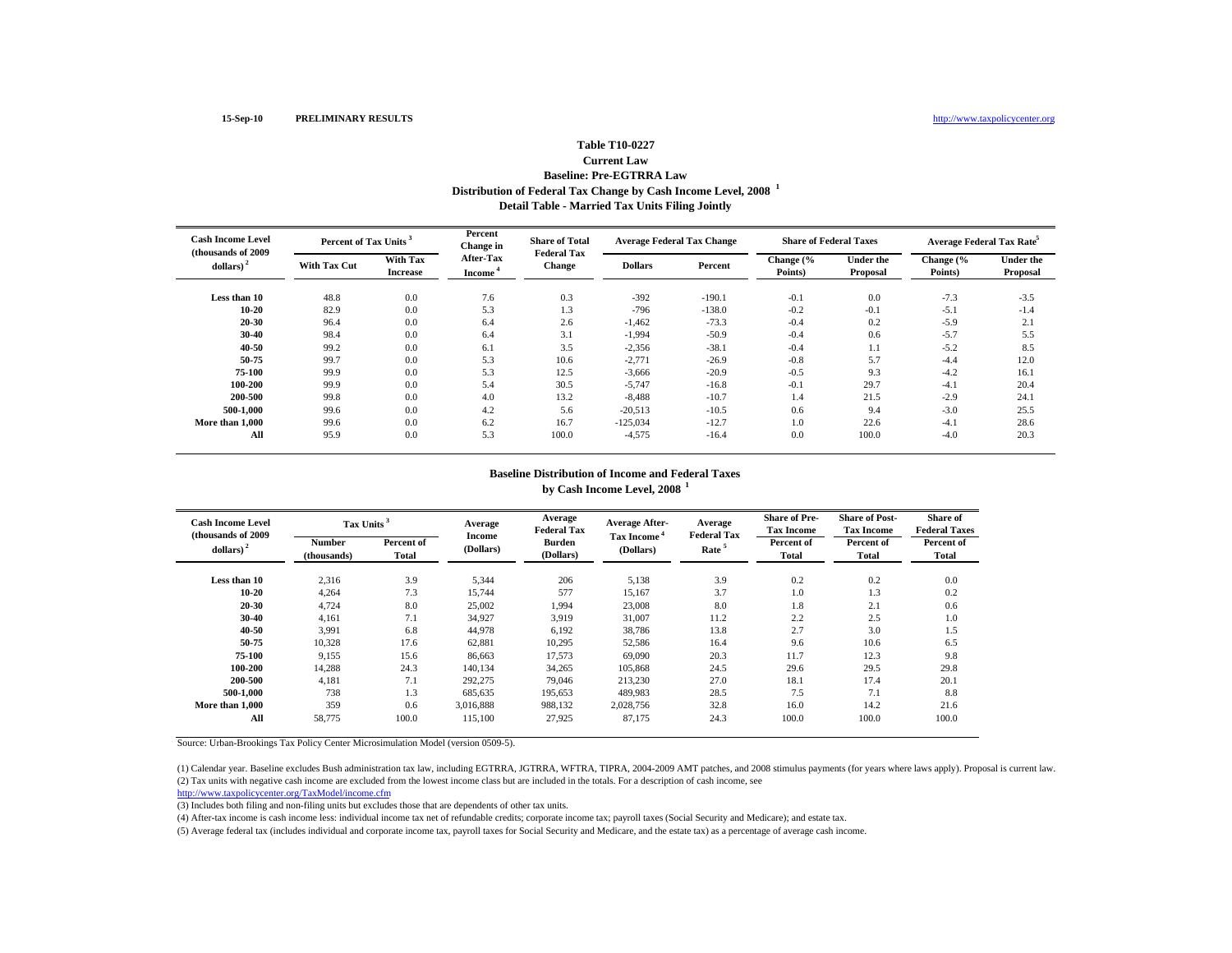#### **Distribution of Federal Tax Change by Cash Income Level, 2008 <sup>1</sup> Detail Table - Head of Household Tax UnitsTable T10-0227 Current Law Baseline: Pre-EGTRRA Law**

| <b>Cash Income Level</b><br>(thousands of 2009) | Percent of Tax Units <sup>3</sup> |                             | Percent<br>Change in                    | <b>Share of Total</b><br><b>Federal Tax</b> |                | <b>Average Federal Tax Change</b> |                      | <b>Share of Federal Taxes</b> | Average Federal Tax Rate <sup>5</sup> |                              |
|-------------------------------------------------|-----------------------------------|-----------------------------|-----------------------------------------|---------------------------------------------|----------------|-----------------------------------|----------------------|-------------------------------|---------------------------------------|------------------------------|
| dollars) $2$                                    | <b>With Tax Cut</b>               | With Tax<br><b>Increase</b> | <b>After-Tax</b><br>Income <sup>®</sup> | <b>Change</b>                               | <b>Dollars</b> | Percent                           | Change (%<br>Points) | <b>Under the</b><br>Proposal  | Change (%<br>Points)                  | <b>Under the</b><br>Proposal |
| Less than 10                                    | 80.1                              | 0.0                         | 7.3                                     | 4.3                                         | $-544$         | 94.0                              | $-2.2$               | $-3.5$                        | $-7.9$                                | $-16.3$                      |
| $10 - 20$                                       | 97.7                              | 0.0                         | 5.3                                     | 10.9                                        | $-849$         | 146.7                             | $-5.1$               | $-7.2$                        | $-5.5$                                | $-9.3$                       |
| $20 - 30$                                       | 99.2                              | 0.0                         | 6.8                                     | 18.0                                        | $-1,582$       | $-106.7$                          | $-5.2$               | $-0.4$                        | $-6.4$                                | $-0.4$                       |
| $30 - 40$                                       | 99.7                              | 0.0                         | 6.5                                     | 17.8                                        | $-1,940$       | $-42.9$                           | $-2.4$               | 9.2                           | $-5.6$                                | 7.5                          |
| $40 - 50$                                       | 99.3                              | 0.0                         | 5.5                                     | 12.4                                        | $-2,055$       | $-27.6$                           | 0.1                  | 12.7                          | $-4.6$                                | 12.1                         |
| 50-75                                           | 99.9                              | 0.0                         | 4.5                                     | 17.0                                        | $-2,216$       | $-18.5$                           | 3.4                  | 29.1                          | $-3.6$                                | 16.0                         |
| 75-100                                          | 100.0                             | 0.0                         | 4.3                                     | 9.0                                         | $-2,848$       | $-14.8$                           | 3.1                  | 20.2                          | $-3.4$                                | 19.2                         |
| 100-200                                         | 99.8                              | 0.0                         | 2.9                                     | 4.9                                         | $-2,775$       | $-8.8$                            | 4.1                  | 19.6                          | $-2.2$                                | 22.3                         |
| 200-500                                         | 98.5                              | 0.0                         | 2.5                                     | 1.8                                         | $-5,467$       | $-7.6$                            | 1.9                  | 8.4                           | $-1.9$                                | 23.2                         |
| 500-1.000                                       | 99.3                              | 0.0                         | 3.9                                     | 1.0                                         | $-18,518$      | $-9.6$                            | 0.7                  | 3.6                           | $-2.8$                                | 26.0                         |
| More than 1,000                                 | 99.8                              | 0.0                         | 5.9                                     | 2.9                                         | $-118,370$     | $-11.9$                           | 1.5                  | 8.3                           | $-4.0$                                | 29.4                         |
| All                                             | 96.5                              | 0.0                         | 5.2                                     | 100.0                                       | $-1,652$       | $-28.0$                           | 0.0                  | 100.0                         | $-4.4$                                | 11.3                         |

#### **Baseline Distribution of Income and Federal Taxes by Cash Income Level, 2008 <sup>1</sup>**

| <b>Cash Income Level</b><br>(thousands of 2009) |                              | Tax Units <sup>3</sup> |                     | Average<br><b>Federal Tax</b> | <b>Average After-</b><br><b>Tax Income</b> | Average<br><b>Federal Tax</b> | <b>Share of Pre-</b><br><b>Tax Income</b> | <b>Share of Post-</b><br><b>Tax Income</b> | <b>Share of</b><br><b>Federal Taxes</b> |
|-------------------------------------------------|------------------------------|------------------------|---------------------|-------------------------------|--------------------------------------------|-------------------------------|-------------------------------------------|--------------------------------------------|-----------------------------------------|
| dollars) $2$                                    | <b>Number</b><br>(thousands) | Percent of<br>Total    | Income<br>(Dollars) | <b>Burden</b><br>(Dollars)    | (Dollars)                                  | Rate <sup>5</sup>             | Percent of<br>Total                       | Percent of<br>Total                        | Percent of<br>Total                     |
| Less than 10                                    | 3,017                        | 13.1                   | 6,897               | $-578$                        | 7,475                                      | $-8.4$                        | 2.4                                       | 3.1                                        | $-1.3$                                  |
| $10 - 20$                                       | 4,899                        | 21.3                   | 15,354              | $-579$                        | 15,932                                     | $-3.8$                        | 8.7                                       | 10.7                                       | $-2.1$                                  |
| $20 - 30$                                       | 4,320                        | 18.8                   | 24,931              | 1,484                         | 23,448                                     | 6.0                           | 12.4                                      | 13.9                                       | 4.7                                     |
| $30 - 40$                                       | 3,494                        | 15.2                   | 34,408              | 4,521                         | 29,886                                     | 13.1                          | 13.9                                      | 14.3                                       | 11.6                                    |
| 40-50                                           | 2,294                        | 10.0                   | 44,675              | 7.443                         | 37,232                                     | 16.7                          | 11.8                                      | 11.7                                       | 12.6                                    |
| 50-75                                           | 2,913                        | 12.7                   | 60,868              | 11.968                        | 48,900                                     | 19.7                          | 20.4                                      | 19.5                                       | 25.7                                    |
| 75-100                                          | 1,207                        | 5.2                    | 84,943              | 19,188                        | 65,754                                     | 22.6                          | 11.8                                      | 10.9                                       | 17.1                                    |
| 100-200                                         | 664                          | 2.9                    | 129,003             | 31,582                        | 97.421                                     | 24.5                          | 9.9                                       | 8.9                                        | 15.5                                    |
| 200-500                                         | 122                          | 0.5                    | 288,220             | 72,298                        | 215,922                                    | 25.1                          | 4.1                                       | 3.6                                        | 6.5                                     |
| 500-1.000                                       | 20                           | 0.1                    | 673,186             | 193,751                       | 479,435                                    | 28.8                          | 1.5                                       | 1.3                                        | 2.8                                     |
| More than 1,000                                 | Q                            | 0.0                    | 2,990,910           | 996.812                       | 1,994,098                                  | 33.3                          | 3.2                                       | 2.5                                        | 6.8                                     |
| All                                             | 23,011                       | 100.0                  | 37,692              | 5,898                         | 31,794                                     | 15.7                          | 100.0                                     | 100.0                                      | 100.0                                   |

Source: Urban-Brookings Tax Policy Center Microsimulation Model (version 0509-5).

(2) Tax units with negative cash income are excluded from the lowest income class but are included in the totals. For a description of cash income, see (1) Calendar year. Baseline excludes Bush administration tax law, including EGTRRA, JGTRRA, WFTRA, TIPRA, 2004-2009 AMT patches, and 2008 stimulus payments (for years where laws apply). Proposal is current law.

http://www.taxpolicycenter.org/TaxModel/income.cfm

(3) Includes both filing and non-filing units but excludes those that are dependents of other tax units.

(4) After-tax income is cash income less: individual income tax net of refundable credits; corporate income tax; payroll taxes (Social Security and Medicare); and estate tax.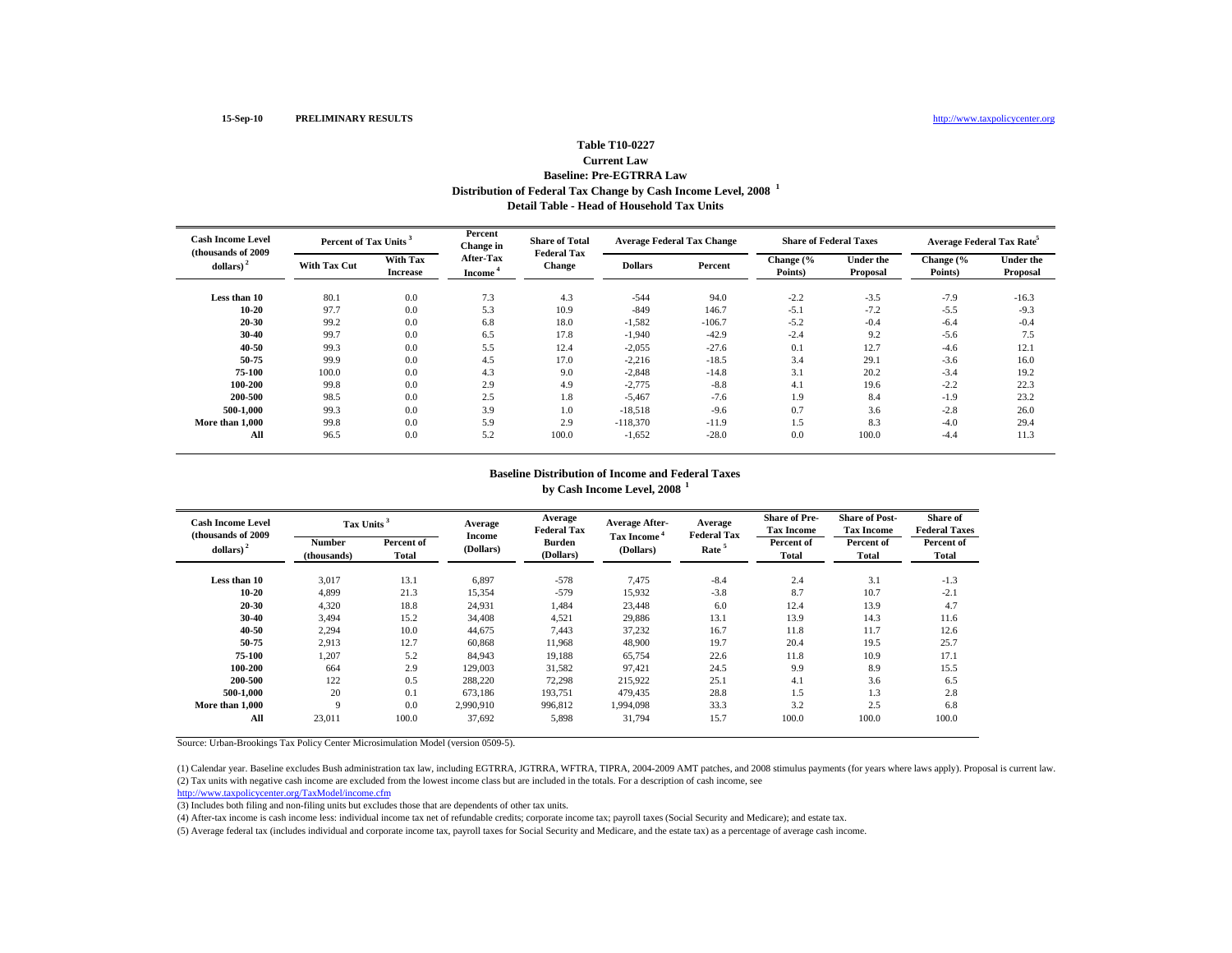### **Table T10-0227**

### **Distribution of Federal Tax Change by Cash Income Level, 2008 1 Detail Table - Tax Units with Children Current LawBaseline: Pre-EGTRRA Law**

| <b>Cash Income Level</b><br>(thousands of 2009) |                     | Percent of Tax Units <sup>3</sup> |                        | <b>Share of Total</b><br><b>Federal Tax</b> | <b>Average Federal Tax Change</b> |          | <b>Share of Federal Taxes</b> |                              | Average Federal Tax Rate <sup>5</sup> |                              |
|-------------------------------------------------|---------------------|-----------------------------------|------------------------|---------------------------------------------|-----------------------------------|----------|-------------------------------|------------------------------|---------------------------------------|------------------------------|
| dollars) <sup>2</sup>                           | <b>With Tax Cut</b> | With Tax<br><b>Increase</b>       | in After-Tax<br>Income | <b>Change</b>                               | <b>Dollars</b>                    | Percent  | Change (%<br>Points)          | <b>Under the</b><br>Proposal | Change (%<br>Points)                  | <b>Under the</b><br>Proposal |
| Less than 10                                    | 74.7                | 0.0                               | 7.8                    | 1.1                                         | $-576$                            | 70.2     | $-0.3$                        | $-0.6$                       | $-8.8$                                | $-21.3$                      |
| 10-20                                           | 96.8                | 0.0                               | 6.3                    | 3.1                                         | $-1,047$                          | 98.3     | $-0.9$                        | $-1.5$                       | $-6.7$                                | $-13.6$                      |
| 20-30                                           | 99.3                | 0.0                               | 8.3                    | 5.6                                         | $-1,975$                          | $-178.1$ | $-1.2$                        | $-0.6$                       | $-7.9$                                | $-3.5$                       |
| 30-40                                           | 99.7                | 0.0                               | 8.1                    | 6.0                                         | $-2,447$                          | $-57.3$  | $-0.9$                        | 1.1                          | $-7.1$                                | 5.3                          |
| 40-50                                           | 99.6                | 0.0                               | 7.3                    | 5.5                                         | $-2,736$                          | $-37.9$  | $-0.6$                        | 2.1                          | $-6.1$                                | 10.0                         |
| 50-75                                           | 99.8                | 0.0                               | 6.2                    | 11.6                                        | $-3,133$                          | $-26.9$  | $-0.8$                        | 7.5                          | $-5.0$                                | 13.6                         |
| 75-100                                          | 100.0               | 0.0                               | 5.9                    | 12.9                                        | $-4,052$                          | $-22.3$  | $-0.4$                        | 10.7                         | $-4.7$                                | 16.3                         |
| 100-200                                         | 100.0               | 0.0                               | 5.8                    | 27.3                                        | $-6,063$                          | $-17.5$  | 0.6                           | 30.6                         | $-4.3$                                | 20.4                         |
| 200-500                                         | 99.8                | 0.0                               | 3.9                    | 10.5                                        | $-8,250$                          | $-10.3$  | 2.2                           | 21.8                         | $-2.8$                                | 24.8                         |
| 500-1.000                                       | 99.5                | 0.0                               | 4.4                    | 4.4                                         | $-21.103$                         | $-10.4$  | 0.9                           | 9.0                          | $-3.1$                                | 26.6                         |
| More than 1.000                                 | 99.6                | 0.0                               | 6.4                    | 12.0                                        | $-129,613$                        | $-12.5$  | 1.5                           | 19.9                         | $-4.2$                                | 29.7                         |
| All                                             | 97.5                | 0.0                               | 5.9                    | 100.0                                       | $-3,981$                          | $-19.2$  | 0.0                           | 100.0                        | $-4.5$                                | 18.9                         |

#### **Baseline Distribution of Income and Federal Taxes by Cash Income Level, 2008 <sup>1</sup>**

| <b>Cash Income Level</b><br>(thousands of 2009) | Tax Units <sup>3</sup>       |                     | Average<br><b>Income</b> | Average<br><b>Federal Tax</b> | <b>Average After-</b>   | Average<br><b>Federal Tax</b> | <b>Share of Pre-</b><br><b>Tax Income</b> | <b>Share of Post-</b><br><b>Tax Income</b> | Share of<br><b>Federal Taxes</b> |
|-------------------------------------------------|------------------------------|---------------------|--------------------------|-------------------------------|-------------------------|-------------------------------|-------------------------------------------|--------------------------------------------|----------------------------------|
| dollars) $2$                                    | <b>Number</b><br>(thousands) | Percent of<br>Total | (Dollars)                | Burden<br>(Dollars)           | Tax Income<br>(Dollars) | Rate <sup>5</sup>             | Percent of<br>Total                       | Percent of<br>Total                        | Percent of<br>Total              |
| Less than 10                                    | 3,527                        | 7.3                 | 6,543                    | $-820$                        | 7,363                   | $-12.5$                       | 0.5                                       | 0.8                                        | $-0.3$                           |
| $10 - 20$                                       | 5,681                        | 11.8                | 15,526                   | $-1,065$                      | 16,591                  | $-6.9$                        | 2.1                                       | 2.9                                        | $-0.6$                           |
| 20-30                                           | 5,458                        | 11.3                | 25,021                   | 1,109                         | 23,911                  | 4.4                           | 3.2                                       | 4.0                                        | 0.6                              |
| 30-40                                           | 4,678                        | 9.7                 | 34,655                   | 4,270                         | 30,384                  | 12.3                          | 3.8                                       | 4.3                                        | 2.0                              |
| 40-50                                           | 3,835                        | 8.0                 | 44,728                   | 7,213                         | 37,514                  | 16.1                          | 4.0                                       | 4.4                                        | 2.8                              |
| 50-75                                           | 7,097                        | 14.7                | 62,384                   | 11,643                        | 50,741                  | 18.7                          | 10.4                                      | 11.0                                       | 8.3                              |
| 75-100                                          | 6,097                        | 12.7                | 86,414                   | 18,157                        | 68,257                  | 21.0                          | 12.3                                      | 12.7                                       | 11.1                             |
| 100-200                                         | 8,635                        | 17.9                | 140,048                  | 34,638                        | 105.410                 | 24.7                          | 28.3                                      | 27.8                                       | 29.9                             |
| 200-500                                         | 2.448                        | 5.1                 | 290,414                  | 80.215                        | 210.199                 | 27.6                          | 16.6                                      | 15.7                                       | 19.7                             |
| 500-1.000                                       | 400                          | 0.8                 | 684,565                  | 202,940                       | 481,625                 | 29.7                          | 6.4                                       | 5.9                                        | 8.1                              |
| More than 1.000                                 | 177                          | 0.4                 | 3,055,370                | 1,035,776                     | 2,019,594               | 33.9                          | 12.6                                      | 10.9                                       | 18.4                             |
| All                                             | 48,163                       | 100.0               | 88,829                   | 20,739                        | 68,090                  | 23.4                          | 100.0                                     | 100.0                                      | 100.0                            |

Source: Urban-Brookings Tax Policy Center Microsimulation Model (version 0509-5).

Note: Tax units with children are those claiming an exemption for children at home or away from home.

(2) Tax units with negative cash income are excluded from the lowest income class but are included in the totals. For a description of cash income, see (1) Calendar year. Baseline excludes Bush administration tax law, including EGTRRA, JGTRRA, WFTRA, TIPRA, 2004-2009 AMT patches, and 2008 stimulus payments (for years where laws apply). Proposal is current law.

http://www.taxpolicycenter.org/TaxModel/income.cfm

(3) Includes both filing and non-filing units but excludes those that are dependents of other tax units.

(4) After-tax income is cash income less: individual income tax net of refundable credits; corporate income tax; payroll taxes (Social Security and Medicare); and estate tax.